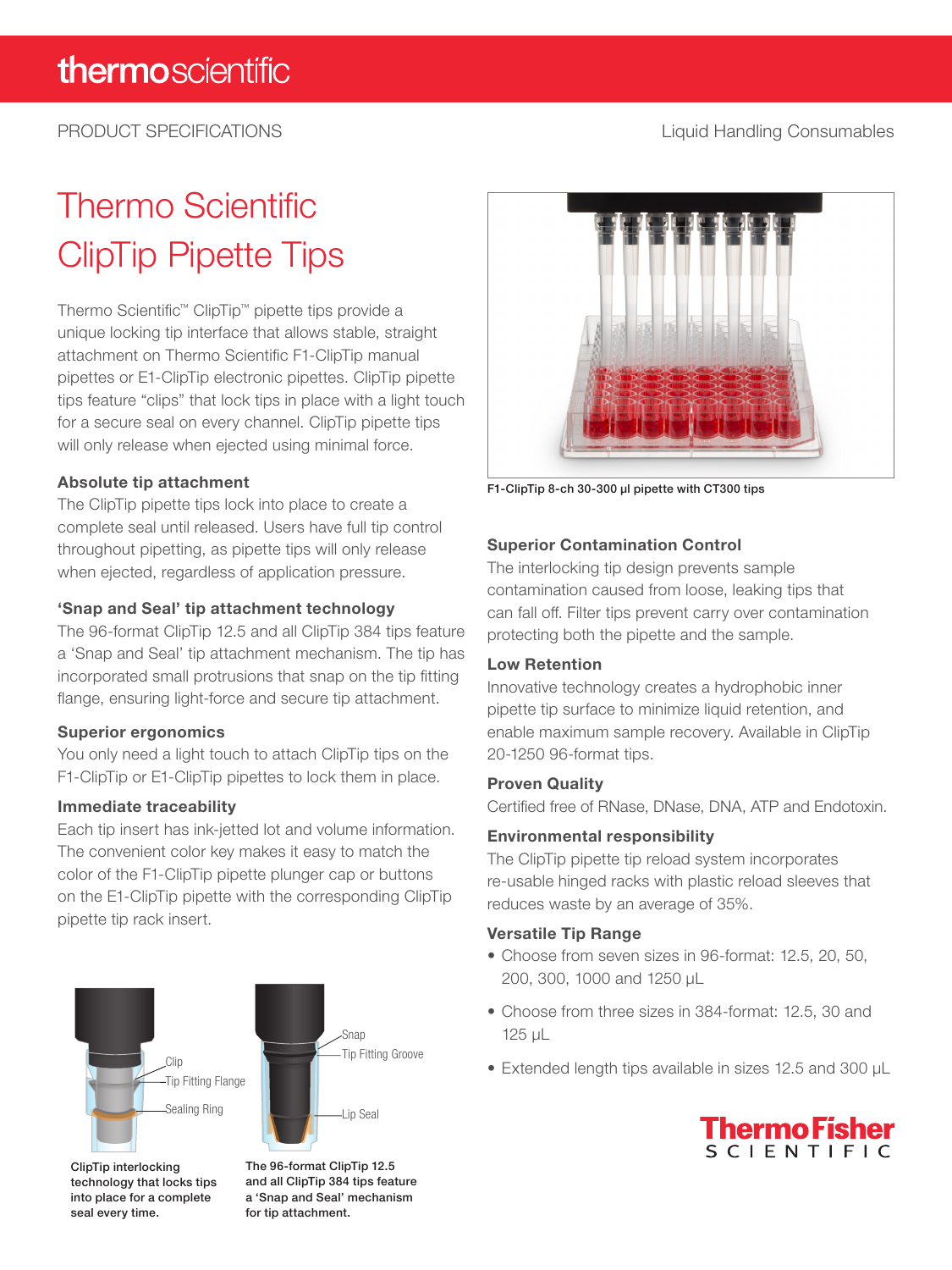#### Thermo Scientific ClipTip Pipette Tips

| Item No.               | <b>Description</b>                          | <b>Color Key</b> | <b>Volume Range</b> | <b>Packaging</b>       |
|------------------------|---------------------------------------------|------------------|---------------------|------------------------|
| 96-format ClipTip Tips |                                             |                  |                     |                        |
| 94410040               | ClipTip $12.5^*$                            | 0                | $0.5 - 12.5$ µL     | 10 x 96/rack           |
| 94410043               | ClipTip 12.5, Sterile*                      | $\bullet$        | $0.5 - 12.5$ µL     | 10 x 96/rack           |
| 94420043               | ClipTip 12.5, Filter, Sterile*              | $\bullet$        | $0.5 - 12.5$ µL     | $10 \times 96$ /rack   |
| 94410060               | ClipTip 12.5 Ext*                           | $\bullet$        | $0.5 - 12.5$ µL     | $10 \times 96$ /rack   |
| 94410063               | ClipTip 12.5 Ext, Sterile*                  | $\bullet$        | $0.5 - 12.5$ µL     | $10 \times 96$ /rack   |
| 94420063               | ClipTip 12.5 Ext, Filter, Sterile*          | ●                | $0.5 - 12.5$ µL     | $10 \times 96$ /rack   |
| 94410210               | ClipTip 20                                  | $\bullet$        | $1-20$ µL           | 10 x 96/rack           |
| 94410213               | ClipTip 20, Sterile                         | $\bullet$        | $1-20$ µL           | 10 x 96/rack           |
| 94410217               | ClipTip 20, Reload Tower                    | $\bullet$        | $1-20$ µL           | $10 \times 96$ /insert |
| 94410218               | ClipTip 20, Reload Tower, Sterile           | $\bullet$        | 1-20 µ              | $10 \times 96$ /insert |
| 94420213               | ClipTip 20, Filter, Sterile                 | $\bullet$        | $1-20$ µL           | 10 x 96/rack           |
| 94420218               | ClipTip 20, Filter Reload Insert, Sterile   | $\bullet$        | $1-20 \mu L$        | $10 \times 96$ /insert |
| 94410250               | ClipTip 50                                  | $\bullet$        | 5-50 µL             | 10 x 96/rack           |
| 94410253               | ClipTip 50, Sterile                         | $\bullet$        | 5-50 µL             | 10 x 96/rack           |
| 94410257               | ClipTip 50, Reload Tower                    | $\bullet$        | 5-50 µL             | $10 \times 96$ /insert |
| 94410258               | ClipTip 50, Reload Tower, Sterile           | $\bullet$        | 5-50 µL             | $10 \times 96$ /insert |
| 94420253               | ClipTip 50, Filter, Sterile                 | $\bullet$        | $5-50$ µL           | $10 \times 96$ /rack   |
| 94420258               | ClipTip 50, Filter Reload Insert, Sterile   | $\bullet$        | $5-50$ $\mu$ L      | $10 \times 96$ /insert |
| 94410310               | ClipTip 200                                 | $\bullet$        | 2-200 µL            | $10 \times 96$ /rack   |
| 94410313               | ClipTip 200, Sterile                        | $\bullet$        | 2-200 µL            | 10 x 96/rack           |
| 94410317               | ClipTip 200, Reload Tower                   | $\bullet$        | 2-200 µL            | $10 \times 96$ /insert |
| 94410318               | ClipTip 200, Reload Tower, Sterile          | $\bullet$        | $2 - 200$ $\mu$ L   | $10 \times 96$ /insert |
| 94420313               | ClipTip 200, Filter, Sterile                | $\bullet$        | $2 - 200$ $\mu$ L   | 10 x 96/rack           |
| 94420318               | ClipTip 200, Filter Reload Insert, Sterile  | $\bullet$        | $2 - 200$ µL        | $10 \times 96$ /insert |
| 94410510               | ClipTip 300                                 | $\bullet$        | $0 - 300$ $\mu$ L   | 10 x 96/rack           |
| 94410513               | ClipTip 300, Sterile                        | $\bullet$        | 10-300 µL           | 10 x 96/rack           |
| 94410517               | ClipTip 300, Reload Tower                   | $\bullet$        | 10-300 $\mu$ L      | $10 \times 96$ /insert |
| 94410518               | ClipTip 300, Reload Tower, Sterile          | $\bullet$        | 10-300 µL           | $10 \times 96$ /insert |
| 94420513               | ClipTip 300, Filter, Sterile                | $\bullet$        | 10-300 µL           | $10 \times 96$ /rack   |
| 94420518               | ClipTip 300, Filter Reload Insert, Sterile  | $\bullet$        | 10-300 $\mu$ L      | $10 \times 96$ /insert |
| 94410610               | ClipTip 300 Ext                             | $\bullet$        | 10-300 $\mu$ L      | 8 x 96/rack            |
| 94410613               | ClipTip 300 Ext, Sterile                    | $\bullet$        | 10-300 µL           | 8 x 96/rack            |
| 94410617               | ClipTip 300 Ext, Reload Tower               | $\bullet$        | 10-300 µL           | 10 x 96/rack           |
| 94420613               | ClipTip 300 Ext, Filter, Sterile            | $\bullet$        | 10-300 $\mu$ L      | 8 x 96/rack            |
| 94410710               | ClipTip 1000                                | $\bullet$        | 30-1000 µL          | 8 x 96/rack            |
| 94410713               | ClipTip 1000, Sterile                       | $\bullet$        | 30-1000 µL          | 8 x 96/rack            |
| 94410717               | ClipTip 1000, Reload Tower                  | $\bullet$        | 30-1000 µL          | 8 x 96/insert          |
| 94410718               | ClipTip 1000, Reload Tower, Sterile         | $\bullet$        | 30-1000 µL          | 8 x 96/insert          |
| 94420713               | ClipTip 1000, Filter, Sterile               | O                | 30-1000 µL          | 8 x 96/rack            |
| 94420718               | ClipTip 1000, Filter Reload Insert, Sterile | $\bullet$        | 30-1000 µL          | 8 x 96/insert          |
| 94410810               | ClipTip 1250                                |                  | 15-1250 µL          | 8 x 96/rack            |
| 94410813               | ClipTip 1250, Sterile                       |                  | 15-1250 µL          | 8 x 96/rack            |
| 94410817               | ClipTip 1250, Reload Insert                 |                  | 15-1250 µL          | 8 x 96/insert          |
| 94410818               | ClipTip 1250, Reload Insert, Sterile        |                  | 15-1250 µL          | 8 x 96/insert          |
| 94420813               | ClipTip 1250, Filter, Sterile               |                  | 15-1250 µL          | 8 x 96/rack            |
| 94420818               | ClipTip 1250, Filter Reload Insert, Sterile | $\bullet$        | 15-1250 µL          | 8 x 96/insert          |
| 384 ClipTip Tips*      |                                             |                  |                     |                        |
| 94410050               | ClipTip 384 12.5                            | $\bullet$        | $0.5 - 12.5$ µL     | 10x384/rack            |
| 94410053               | ClipTip 384 12.5, Sterile                   | $\bullet$        | $0.5 - 12.5$ µL     | 10x384/rack            |
| 94420053               | ClipTip 384 12.5, Filter, Sterile           | $\bullet$        | $0.5 - 12.5$ µL     | 10x384/rack            |
| 94410070               | ClipTip 384 12.5 Ext                        | $\bullet$        | $0.5 - 12.5$ µL     | 10x384/rack            |
| 94410073               | ClipTip 384 12.5 Ext, Sterile               | $\bullet$        | $0.5 - 12.5$ µL     | 10x384/rack            |
| 94420073               | ClipTip 384 12.5 Ext, Filter, Sterile       | $\bullet$        | $0.5 - 12.5$ µL     | 10x384/rack            |
| 94410100               | ClipTip 384 30                              | $\bullet$        | $1-30$ µL           | 10x384/rack            |
| 94410103               | ClipTip 384 30, Sterile                     | $\bullet$        | $1 - 30 \mu L$      | 10x384/rack            |
| 94420103               | ClipTip 384 30, Filter, Sterile             | $\bullet$        | $1 - 30 \mu L$      | 10x384/rack            |
| 94410150               | ClipTip 384 125                             | $\bullet$        | 2-125 µL            | 10x384/rack            |
| 94410153               | ClipTip 384 125, Sterile                    | $\bullet$        | $2 - 125$ $\mu$ L   | 10x384/rack            |
| 94420153               | ClipTip 384 125, Filter, Sterile            | $\bullet$        | 2-125 µL            | 10x384/rack            |
|                        |                                             |                  |                     |                        |

\* ClipTip 12.5 and ClipTip 384 tips do not have interlocking tip inferface or low retention technology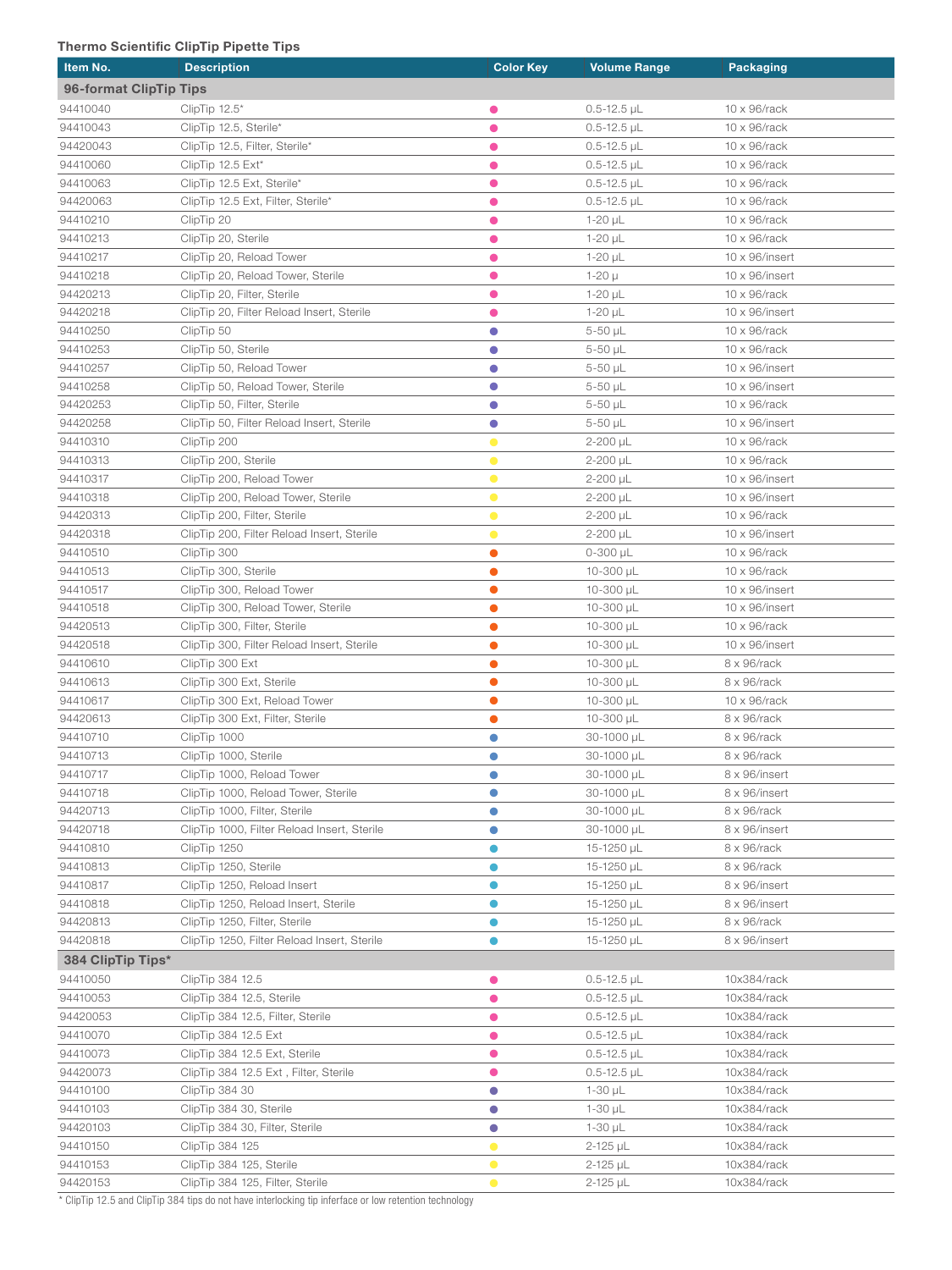#### Thermo Scientific ClipTip Pipette Tip Dimensions

| <b>Description</b>   | <b>Overall Tip Length</b> | <b>Tip Shoulder (Proximal)</b> | <b>Inner Orifice Diameter (Distal)</b> |
|----------------------|---------------------------|--------------------------------|----------------------------------------|
| 96 ClipTip Tips      |                           |                                |                                        |
| ClipTip 12.5*        | 30 mm                     | $9 \, \text{mm}$               | $0.4$ mm                               |
| ClipTip 12.5 Ext*    | 41 mm                     | $9 \, \text{mm}$               | $0.4$ mm                               |
| ClipTip 20           | 46 mm                     | $17 \text{ mm}$                | $0.4$ mm                               |
| ClipTip 50           | 51 mm                     | $17 \text{ mm}$                | $0.4 \text{ mm}$                       |
| ClipTip 200          | 56 mm                     | $22 \text{ mm}$                | $0.5$ mm                               |
| ClipTip 300          | 63 mm                     | 22 mm                          | $0.6$ mm                               |
| ClipTip 300 Ext      | 100 mm                    | $22 \text{ mm}$                | $0.6$ mm                               |
| ClipTip 1000         | 95 mm                     | 32 mm                          | $1.1$ mm                               |
| ClipTip 1250**       | 108 mm                    | 32 mm                          | $0.9$ mm                               |
| 384 ClipTip Tips*    |                           |                                |                                        |
| ClipTip 384 12.5     | 30 mm                     | $9 \, \text{mm}$               | $0.4$ mm                               |
| ClipTip 384 12.5 Ext | 41 mm                     | 9 mm                           | $0.4$ mm                               |
| ClipTip 384 30       | 44 mm                     | $9 \, \text{mm}$               | $0.4$ mm                               |
| ClipTip 384 125      | 64 mm                     | $9 \, \text{mm}$               | $0.5$ mm                               |

\* All ClipTip pipette tips are low retention with the exception of 384 and 12.5 models. ClipTip 384 and ClipTip 12.5 tips and compatible E1-ClipTip models do not have interlock technology.

\*\* ClipTip 1250 tip design has been updated from lot number 18205A0 forward to allow better precision in aspiration and better reach to the bottom os tubes. Additionally for filtered tips, the filter has been changed for improved stepping performance.



ClipTip 384 12.5 ClipTip 384 ClipTip 384 30 ClipTip 384 125



12.5 Ext





σ



41

ClipTip 12.5



ClipTip 12.5 Ext





9g





 $\frac{1}{2}$ 







ClipTip 1250



ClipTip 20 ClipTip 50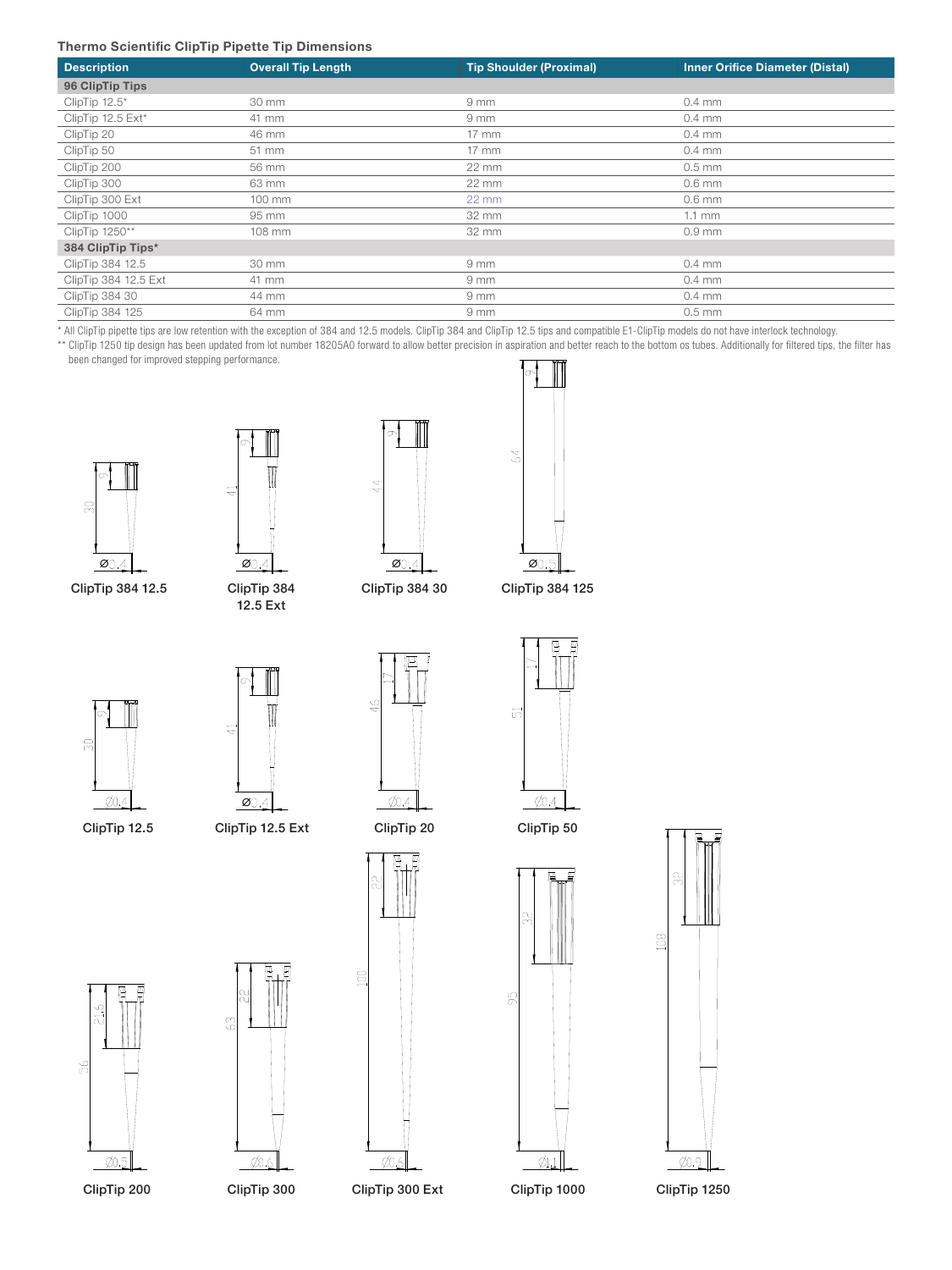#### ClipTip Compatibility

| onprip oompationity                   |                                             |              |                              |                       |            |             |             |                  |              |                         |                         |                          |                |                 |
|---------------------------------------|---------------------------------------------|--------------|------------------------------|-----------------------|------------|-------------|-------------|------------------|--------------|-------------------------|-------------------------|--------------------------|----------------|-----------------|
| Order<br>No.                          | <b>Description</b>                          | ClipTip 12.5 | $Ext^{\ast}$<br>ClipTip 12.5 | ClipTip <sub>20</sub> | ClipTip 50 | ClipTip 200 | ClipTip 300 | ClipTip 300 Ext* | ClipTip 1000 | ClipTip <sub>1250</sub> | <b>ClipTip 12.5 384</b> | ClipTip 12.5 Ext<br>384* | ClipTip 30 384 | ClipTip 125 384 |
| <b>E1-ClipTip Electronic Pipettes</b> |                                             |              |                              |                       |            |             |             |                  |              |                         |                         |                          |                |                 |
| Single channels                       |                                             |              |                              |                       |            |             |             |                  |              |                         |                         |                          |                |                 |
| 4670000<br>4670000BT                  | E1-ClipTip 0.5-12.5 µL                      | $\bullet$    | $\bullet$                    |                       |            |             |             |                  |              |                         |                         |                          |                |                 |
| 4670020<br>4670020BT                  | E1-ClipTip 2-125 µL                         |              |                              |                       |            | $\bullet$   |             |                  |              |                         |                         |                          |                |                 |
| 4670030<br>4670030BT                  | E1-ClipTip 10-300 µL                        |              |                              |                       |            |             | $\bullet$   | $\bullet$        |              |                         |                         |                          |                |                 |
| 4670040<br>4670040BT                  | E1-ClipTip 15-1250 µL                       |              |                              |                       |            |             |             |                  |              | $\bullet$               |                         |                          |                |                 |
| <b>Multichannels</b>                  |                                             |              |                              |                       |            |             |             |                  |              |                         |                         |                          |                |                 |
| 4671000<br>4671000BT                  | E1-ClipTip 8-ch 0.5-12.5 µL                 | $\bullet$    | $\bullet$                    |                       |            |             |             |                  |              |                         |                         |                          |                |                 |
| 4671040<br>4671040BT                  | E1-ClipTip 8-ch 2-125 µL                    |              |                              |                       |            | $\bullet$   |             |                  |              |                         |                         |                          |                |                 |
| 4671070<br>4671070BT                  | E1-ClipTip 8-ch 10-300 µL                   |              |                              |                       |            |             | $\bullet$   | $\bullet$        |              |                         |                         |                          |                |                 |
| 4671100<br>4671100BT                  | E1-ClipTip 8-ch 15-1250 µL                  |              |                              |                       |            |             |             |                  |              | $\bullet$               |                         |                          |                |                 |
| 4671010<br>4671010BT                  | E1-ClipTip 12-ch 0.5-12.5 µL                | $\bullet$    | $\bullet$                    |                       |            |             |             |                  |              |                         |                         |                          |                |                 |
| 4671050<br>4671050BT                  | E1-ClipTip 12-ch 2-125 µL                   |              |                              |                       |            | $\bullet$   |             |                  |              |                         |                         |                          |                |                 |
| 4671080<br>4671080BT                  | E1-ClipTip 12-ch 10-300 µL                  |              |                              |                       |            |             | $\bullet$   | $\bullet$        |              |                         |                         |                          |                |                 |
| 4671090<br>4671090BT                  | E1-ClipTip 12-ch 30-850 µL                  |              |                              |                       |            |             |             |                  | $\bullet$    |                         |                         |                          |                |                 |
| 4671020<br>4671020BT                  | E1-ClipTip 16-ch 0.5-12.5 µL                |              |                              |                       |            |             |             |                  |              |                         | $\bullet$               | $\bullet$                |                |                 |
| 4671030<br>4671030BT                  | E1-ClipTip 16-ch 1-30 µL                    |              |                              |                       |            |             |             |                  |              |                         |                         |                          | $\bullet$      |                 |
| 4671060<br>4671060BT                  | E1-ClipTip 16-ch 2-125 µL                   |              |                              |                       |            |             |             |                  |              |                         |                         |                          |                |                 |
|                                       | <b>Adjustable Tip Spacing Multichannels</b> |              |                              |                       |            |             |             |                  |              |                         |                         |                          |                |                 |
| 4672090<br>4672090BT                  | E1-ClipTip Equalizer 6-ch 15-1250 µL        |              |                              |                       |            |             |             |                  |              | $\bullet$               |                         |                          |                |                 |
| 4672050<br>4672050BT                  | E1-ClipTip Equalizer 8-ch 2-125 µL          |              |                              |                       |            | $\bullet$   |             |                  |              |                         |                         |                          |                |                 |
| 4672080<br>4672080BT                  | E1-ClipTip Equalizer 8-ch 10-300 µL         |              |                              |                       |            |             | ٠           | ٠                |              |                         |                         |                          |                |                 |
| 4672100<br>4672100BT                  | E1-ClipTip Equalizer 8-ch 15-1250 µL        |              |                              |                       |            |             |             |                  |              | $\bullet$               |                         |                          |                |                 |
| 4672010<br>4672010BT                  | E1-ClipTip Equalizer 384 8-ch 0.5-12.5 µL   |              |                              |                       |            |             |             |                  |              |                         | $\bullet$               | $\bullet$                |                |                 |
| 4672030<br>4672030BT                  | E1-ClipTip Equalizer 384 8-ch 1-30 µL       |              |                              |                       |            |             |             |                  |              |                         |                         |                          | $\bullet$      |                 |
| 4672060<br>4672060BT                  | E1-ClipTip Equalizer 384 8-ch 2-125 µL      |              |                              |                       |            |             |             |                  |              |                         |                         |                          |                | $\bullet$       |
| 4672020<br>4672020BT                  | E1-ClipTip Equalizer 384 12-ch 0.5-12.5 µL  |              |                              |                       |            |             |             |                  |              |                         | $\bullet$               | $\bullet$                |                |                 |
| 4672040<br>4672070BT                  | E1-ClipTip Equalizer 384 12-ch 1-30 µL      |              |                              |                       |            |             |             |                  |              |                         |                         |                          | $\bullet$      |                 |
| 4672070<br>4672070BT                  | E1-ClipTip Equalizer 384 12-ch 2-125 µL     |              |                              |                       |            |             |             |                  |              |                         |                         |                          |                | ٠               |

\* Performance specifications with extended length tips differ from the specifications of the standard tips. Extended length tips fulfill ISO 8655 specifications with compatible pipettes. Note: Pipettes should be recalibrated for use with any tip type not named on the Calibration Certificate.